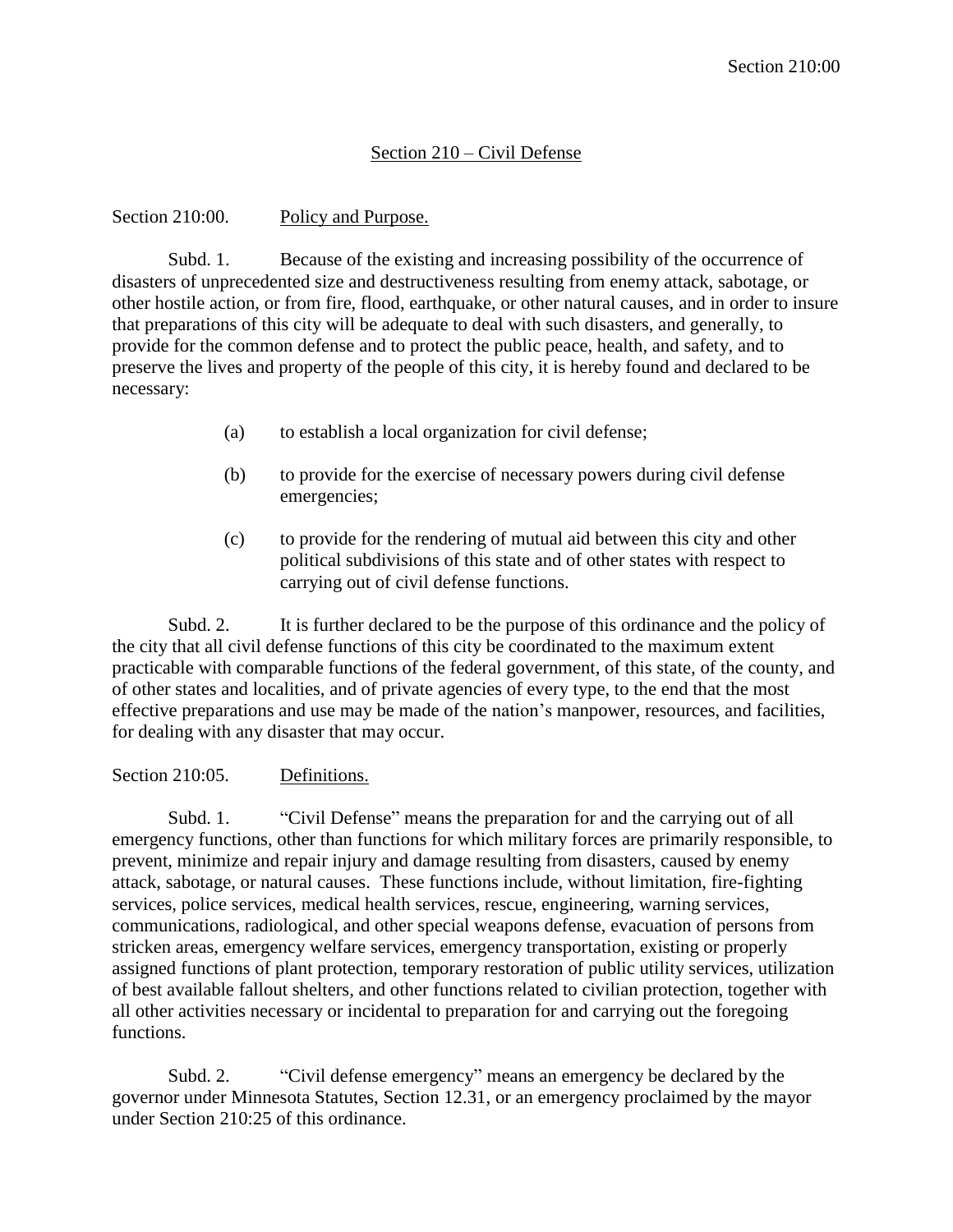Subd. 3. "Civil defense forces" means any personnel employed by the city and any other volunteer or paid member of the local civil defense agency engaged in carrying on civil defense functions in accordance with the provisions of this ordinance or any rule or order thereunder.

# Section 210:10. Establishment of Civil Defense Agency.

Subd. 1. There is hereby created within the city government a Civil Defense Agency, which shall be under the supervision and control of the Director of Civil Defense, hereinafter called the Director. The Director shall be appointed by the mayor for an indefinite term and may be removed by him at any time. The Director may be compensated at a rate to be determined by the City Council and he shall be paid as necessary expenses. The Director shall have direct responsibility for the organization, administration, and operation of the Civil Defense Agency, subject to the direction and control of the mayor. The Civil Defense Agency shall be organized into such divisions and bureaus, consistent with state and local civil defense plans, as the director deems necessary to provide for the efficient performance of local civil defense functions during a civil defense emergency. The Civil Defense Agency shall perform civil defense functions within the city and, in addition, shall conduct such functions outside the city as may be required pursuant to the provisions of the Minnesota Civil Defense Act of 1951 as amended, or this ordinance.

Subd. 2. There is hereby created within the Civil Defense Agency a Civil Defense Advisory Committee, hereinafter called the "committee". Members of the committee shall be appointed by the mayor to represent the city departments and other groups concerned with civil defense. The mayor shall be chairman and the Director shall be secretary of the committee. The committee shall advise the director and the City Council on all matters pertaining to civil defense. Each member shall serve without compensation and shall hold office at the pleasure of the mayor.

# Section 210:15. Powers and Duties of the Director.

Subd. 1 The director, with the consent of the mayor shall, represent the city on any regional or state organization for civil defense. He shall develop proposed mutual aid agreements with other political subdivisions within or outside the state for reciprocal civil defense aid and assistance in a civil defense emergency too great to be dealt with unassisted, and he shall present such agreements to the Council for its action. Such arrangements shall be consistent with the state civil defense plan and during a civil defense emergency; it shall be the duty of the Civil Defense Agency and civil defense forces to render assistance in accordance with the provisions of such mutual aid arrangements. Any mutual aid arrangement with a political subdivision of another state shall be subject to the approval of the governor.

Subd. 2. The director shall make studies and surveys of the manpower, industries; resources, and facilities of the city including fallout shelters as he deems necessary to determine their adequacy for civil defense, and to plan for their most efficient use in time of a civil defense emergency.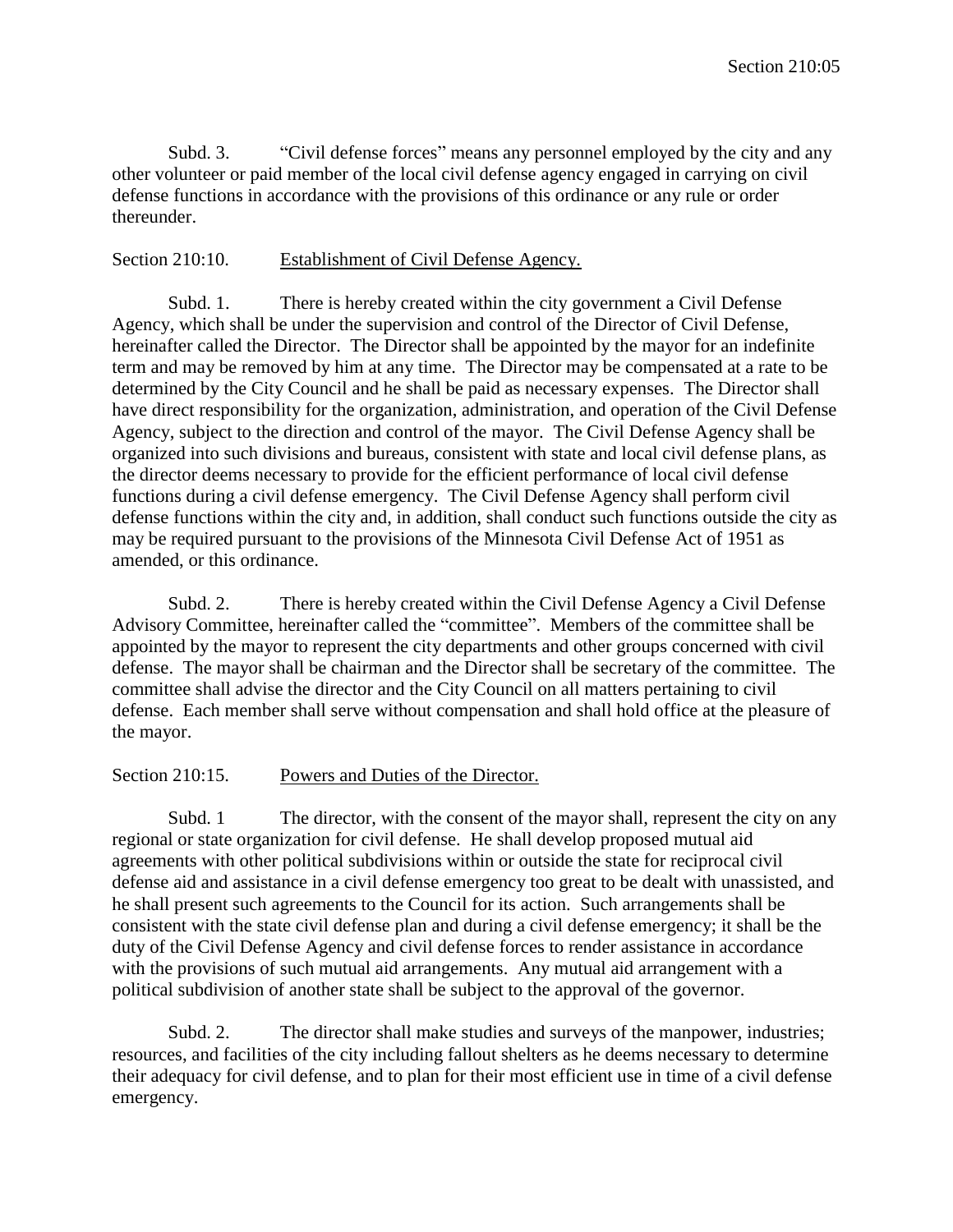Subd. 3. The director shall prepare a comprehensive general plan for the civil defense of the city which will include a community shelter plan utilizing the established fallout shelters and shall present such plan to the Council for its approval. When the Council has approved the plan by resolution, it shall be the duty of all municipal agencies and all civil defense forces of the city to perform the duties and functions assigned by the plan as approved. The plan may be modified in like manner from time to time. The director shall coordinate the civil defense activities of the city to the end that they shall be consistent and fully integrated with the civil defense plans of other political subdivisions within the state.

Subd. 4. In accordance with the state and city civil defense plan, the director shall institute such training programs and public information programs and shall take all other preparatory steps, including the partial or full mobilization of civil defense forces in advance of actual disaster, as .may be necessary to the prompt and effective operation of the city civil defense plan in time of a civil defense emergency. He may, from time to time, conduct such practice air-raid alerts or other civil defense exercises as he may deem necessary.

Subd. 5. The director shall utilize the personnel, services, equipment, supplies, and facilities of existing departments and agencies of the city to the maximum extent practicable. The officers and personnel of all such departments and agencies shall, to the maximum extent practicable, cooperate with and extend such services and facilities to the local civil defense agency and to the Governor upon request. The head of each department and agency, in cooperation with and under the direction of the director, shall be responsible for the planning and programming of such civil defense activities as will involve the utilization of the facilities of this department or agency.

Subd. 6. The director shall, in cooperation with existing city departments and agencies affected, organize, recruit, and train fallout shelter managers, radiological monitors, police reserves, rescue personnel, auxiliary firemen, emergency medical personnel, and any other personnel that may be required on a volunteer basis to carry out the civil defense plans of the city and the state. To the extent that such emergency personnel are recruited to augment a regular city department or agency for civil defense emergencies, they shall be assigned to such department or agency for purposes of administration and command. The director may dismiss any civil defense volunteer at any time and require him to surrender any equipment and identification furnished by the city.

Subd. 7. Consistent with the civil defense plan, the director shall provide and equip Casualty Stations, ambulances, canteens, evacuation centers, and other facilities, or conveyances for the care of the injured or homeless persons.

Subd. 8. The director shall carry out all orders, rules, and regulations issued by the Governor pertaining to civil defense.

Subd. 9. The civil defense director shall direct and control the general operations of all local civil defense forces during a civil defense emergency in conformity with controlling regulations and instructions of state civil or defense authorities. The heads of departments and agencies shall be governed by his orders in respect thereto.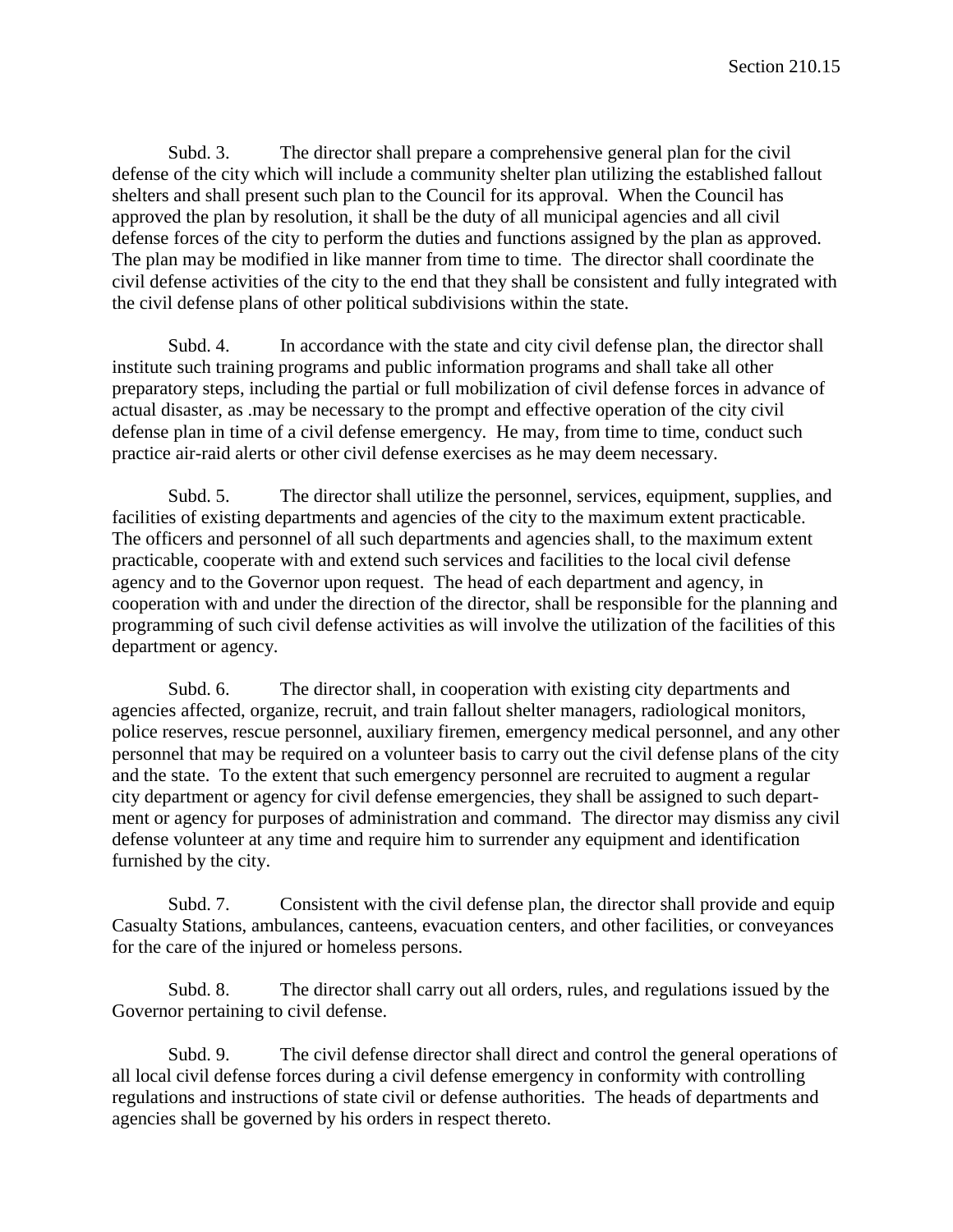Subd. 10. Consistent with the civil defense plan, the director shall provide and equip at some suitable place ins. the city an emergency operating center and, if required by the local civil defense plan, auxiliary centers to be used during a civil defense emergency as headquarters for direction and control of civil defense forces. He shall arrange for representation at the center by municipal departments and agencies, public utilities and other agencies authorized by federal or state authority to carry on civil defense activities during a civil defense emergency. He shall arrange for the installation at the emergency operating center of necessary facilities for communication with and between heads of civil defense divisions, the stations and operating units of municipal services and other agencies concerned with civil defense and for communication with other communities and emergency operating centers, within the surrounding area and with the federal and state agencies concerned.

Subd. 11. During the first 30 days of a civil defense emergency, if the Legislature is in session or the governor has coupled his declaration of the emergency with a call for a special session of the Legislature, the director may, when necessary to save life or property, require any person, except members of the Federal or State military forces and officers of the state or any other political subdivision, to perform services for civil defense purposes as he directs; and he may commandeer, for the time being, any motor vehicle, tools, appliances, or any other property, subject to the owner's right to just compensation as provided by law.

### Section 210:20. General Provisions on Civil Defense Workers.

Subd. 1. No person shall be employed or associated in any capacity in the civil defense agency who advocates or has advocated a change by force or violence in the constitutional form of government in the United States by force or violence, or who has been convicted of or is under indictment for information charging any subversive act against the United States. Each person who is appointed to serve in the civil defense agency shall, before entering upon his duties, take an oath in writing before a person authorized to administer oaths in this state, or before any officer of the state department of civil defense, or the local director. The oath shall be substantially in the form prescribed by Minnesota Statutes, Section 12.43.

Subd. 2. Civil defense volunteers shall be provided with such suitable insignia or other identification as may be required by the director. Such identification shall be in a form and style approved by the Federal government. No volunteer shall exercise any authority over the persons or property of others without his identification. No person except an authorized volunteer shall use the identification of a volunteer or otherwise represent himself to be an authorized volunteer.

Subd. 3. Civil defense volunteers shall be called into service only in case of a civil defense emergency or a natural disaster for which the regular municipal forces are inadequate or for necessary training and preparation for such emergencies. All volunteers shall serve without compensation.

Subd. 4. No civil defense volunteer shall carry any firearm while on duty except on written order of the chief of the police department.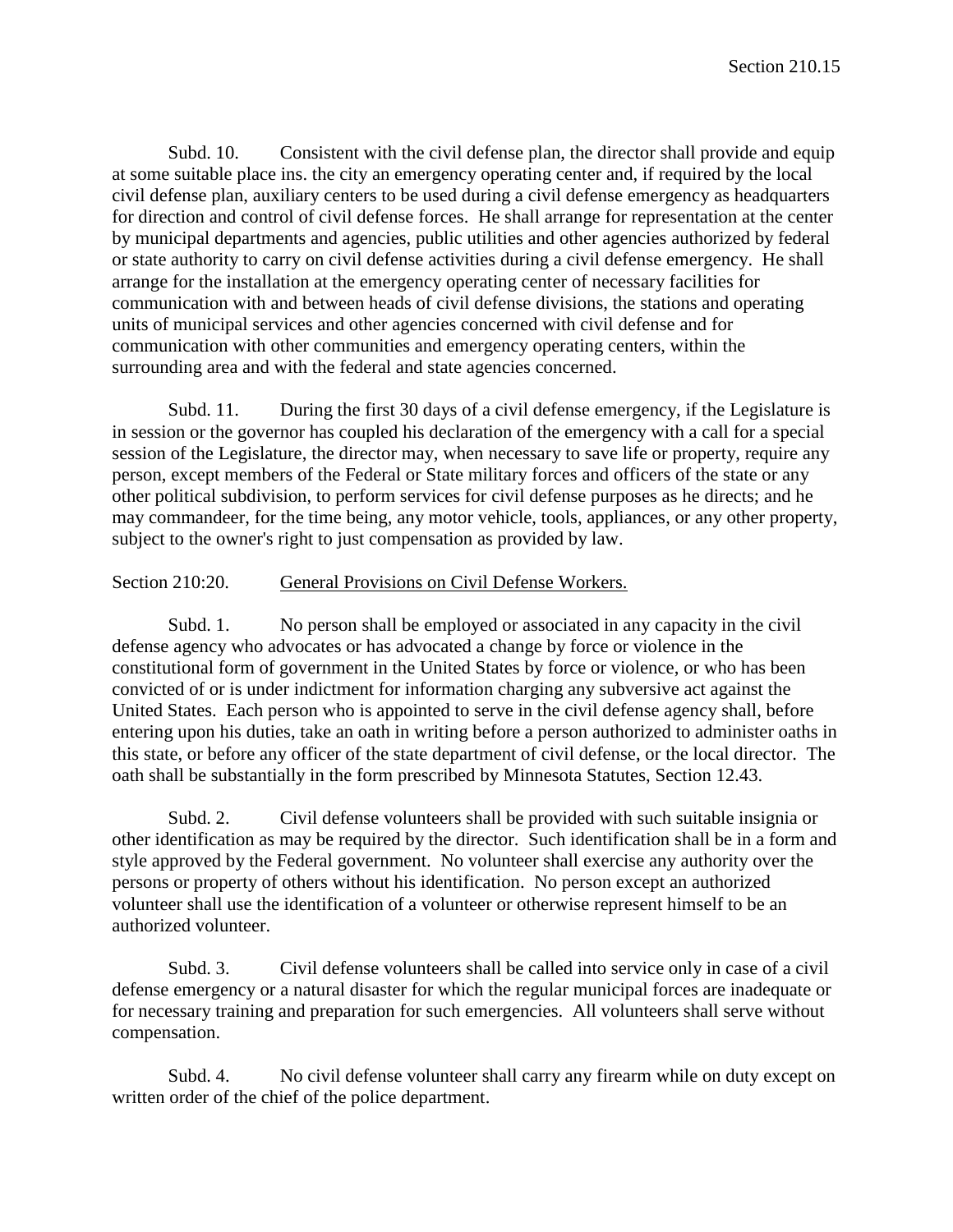Subd. 5. Personnel procedures of the city applicable to regular employees shall not apply to volunteer civil defense workers, but shall apply to paid employees of the civil defense agency.

# Section 210:25. Emergency Regulations.

Subd. 1. When used in this section, the term "civil defense emergency" includes, in addition to the meaning given in Section 210:05, Subdivision 2, disasters caused by fire, flood, windstorm or other natural causes.

Subd. 2. Whenever necessary to meet a Civil Defense emergency or to prepare for such an emergency for which adequate regulations have not been adopted by the governor or the city council, the mayor may by proclamation promulgate regulations, consistent with applicable Federal or State law or regulation, respecting: protection against nuclear missiles; the sounding of attack warning; the conduct of persons and the use of property during emergencies; the repair, maintenance, and safeguarding of essential public services; emergency health, fire, and safety regulation, trial drills, or practice periods required for preliminary training; and all other matters which are required to protect public safety, health, and welfare in civil defense emergencies.

Subd. 3. Every proclamation of emergency regulations shall be in writing and signed by the mayor; shall be dated; shall refer to the particular civil defense emergency to which it pertains, if so limited; and shall be filed in the office of the city clerk, where a copy shall be kept posted and available for public inspection during business hours. Notice of the existence of such regulation and its availability for inspection at the clerk's office shall be conspicuously posted at the front of the city hall or other headquarters of the city and at such other places in the affected area as the mayor shall designate in the proclamation. Thereupon the regulation shall take effect immediately or at such later time as may be specified in the proclamation. By like proclamation the mayor may modify or rescind any such regulation.

Subd. 4. The city council may rescind any such regulation by resolution at any time. If not sooner rescinded, every such regulation shall expire at the end of 30 days after its effective date or at the end of the civil defense emergency to which it relates, whichever occurs first. Any ordinance, rule, or regulation inconsistent with an emergency regulation promulgated by the mayor shall be suspended during the period of time and to the extent that such conflict exists.

During a civil defense emergency, the city is, notwithstanding any statutory provision to the contrary, empowered, through its governing body acting within or without the corporate limits of the city, to enter into contracts and incur obligations necessary to combat such disaster by protecting the health and safety of persons and property, and providing emergency assistance to the victims of such disaster. The city may exercise such powers in the light of the exigencies of the disaster without compliance with time-consuming procedures and formalities prescribed by law pertaining to the performance of public work, entering into contracts, incurring of obligations, employment of temporary workers, rental of equipment, purchase of supplies and materials, limitations upon tax levies, and the appropriation and expenditure of public funds including, but not limited to, publication of ordinances and resolutions, publication of calls for bids, provisions of civil service laws and rules, provisions relating to low bids, and requirements for budgets.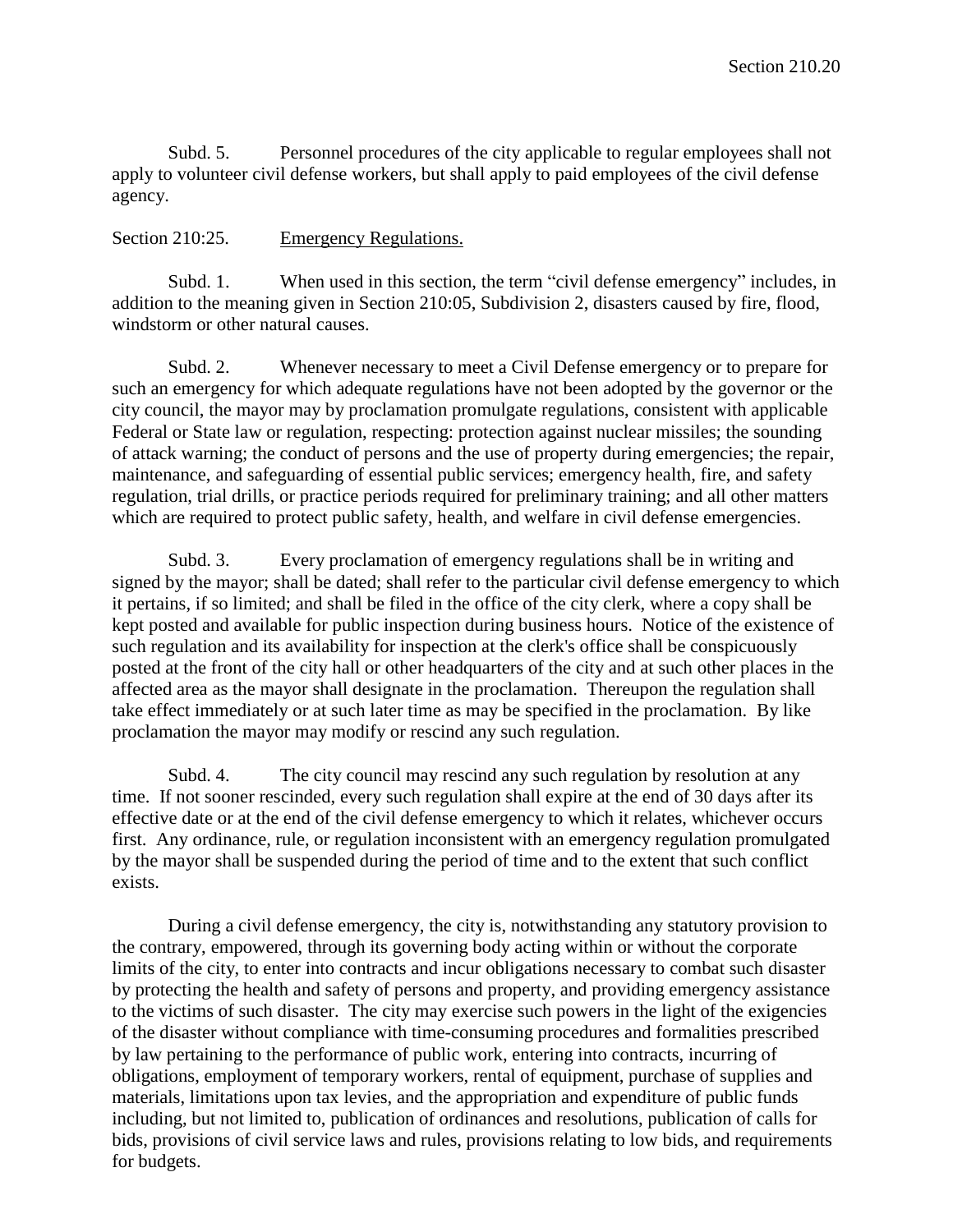Subd. 5. During a civil defense emergency the mayor is authorized to contract on behalf of the city for services or for the purchase of merchandise or materials where the amount of the contract or purchase does not exceed \$5,000.00. The mayor may take such action without prior approval of the council, and without compliance with regular purchasing and bidding procedures, but all claims resulting therefrom shall be audited and approved by the council as in the case of other purchases and contracts.

#### Section 210:30. Civil Defense Agency Procedure.

Subd. 1. There is hereby established an account in the general fund to be known as the Civil Defense Account. Into this account shall be placed the proceeds of taxes levied for civil defense, money transferred from other funds, gifts, and other revenues of the Civil Defense Agency. From it shall be made expenditures for the operation and maintenance of the Civil Defense Agency and other expenditures for civil defense. Regular accounting, disbursements, purchasing, budgeting, and other financial procedures of the city shall apply to the civil defense account insofar as practicable; but budgeting requirements and other financial procedures shall not apply to expenditures from the account in any case when their application will prevent compliance with terms and conditions of a federal or state grant of money or property for civil defense purposes.

Subd. 2. The director shall, as soon as possible after the end of each fiscal year, prepare and present to the city council for the information of the council and the public, a comprehensive report of the activities of the Civil Defense Agency during the year.

#### Section 210:35. Fallout Shelter and Public Structures.

Subd. 1. It is the policy of the city that fallout shelters be incorporated in all public buildings of the city to the fullest extent practicable in order to provide protection against radiation in the event of nuclear attack.

Subd. 2. The city council shall require that all contracts for the design or construction of public buildings, including additions to or alterations of existing structures, incorporate fallout protection for at least the normal anticipated daily population of the building. The fallout shelter protection provided for shall meet or exceed the minimum space and fallout protection criteria recommended by the Office of Civil Defense, United States Department of Defense, unless exempted from such shelter requirement as provided in Subdivision 3.

Subd. 3. The Council may exempt buildings or structures from the requirements of this section where it finds that such incorporation of fallout shelters will create an additional cost in the construction of such structure in excess of 5% of the estimated cost thereof without shelter so incorporated, or if it finds that other factors make unnecessary or impracticable the incorporation of fallout shelters in such structures.